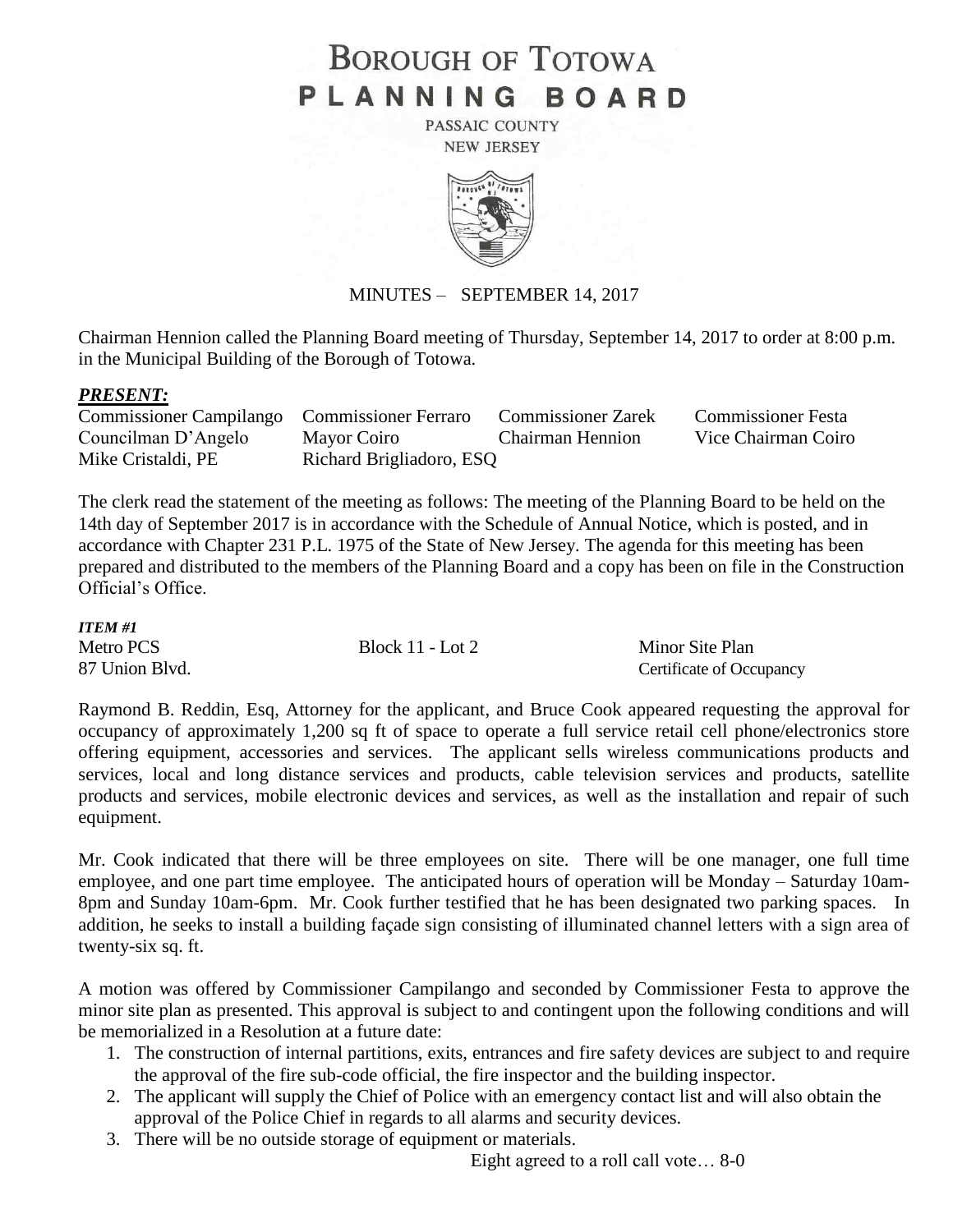## PLANNING BOARD MEETING SEPTEMBER 14, 2017 MINUTES CONTINUED PAGE 2

*ITEM #2*

United Food Brands Block 11 - Lot 7.01 Minor Site Plan

55 Shepherds Lane *carried from 7/13/17* Certificate of Occupancy/*Outside Storage*

Anthony Fiorello, Esq. and Jose Badia, President of United Foods Brands, LLC appeared requesting the approval for occupancy of approximately 46,000 square feet of space at this location. United Food Brands, LLC is a distributor of wholesale food products throughout the Tri-State area. It receives shipments of wholesale package food products during the day, stores and warehouses the products and thereafter assembles and loads the product onto delivery trucks for delivery throughout the Tri-State area. More specifically, the types of food products that are distributed include but are not limited to rice and beans, coconut water, flour, cornmeal and similar products.

Mr. Badia further testified that the anticipated hours of operation would be hours of operation are 8:00 a.m. to 6:00 p.m. Monday through Friday. During this time period, the facility receives supplies that are received via delivery truck and off-loaded in the warehouse. The business and intake operation encompasses a period of time from approximately 8:00 a.m. to 2:00 p.m. and consists of between six to eight deliveries. During the hours of operation, the employees of the Applicant assemble orders and pre-load delivery trucks for delivery. This aspect takes place after the last delivery of trucks generally no later than 2:00 p.m. through 6:00 p.m. The delivery trucks are then left stored on the site where they are picked up in the morning by the drivers for delivery and distribution of the products in the Tri-State area. Because of the need to deliver the food stocks expeditiously and timely, the trucks depart the premises at approximately 5:00 a.m. There are approximately eight trucks departing the premises under its present business plan.

The site contains 20 reserved parking spaces which are dedicated for use by the Applicant. The parking spaces are immediately in front of the premises and parallel to Shepherds Lane and another ten parking spaces are located directly in front of the entrance to the Applicant's business office. There are 14 employees in the Applicant's operation.

Mr. Badia represented that with respect to the trucks being stored overnight, the products within the trucks are stored with dry ice which keeps the product cool for a period of approximately 18 hours. Thus, the trucks do not have to idle in order to keep the food products refrigerated.

During the course of the hearing process, an issue was raised with respect to the sufficiency of on-site parking. The Board was addressed by Vichia Charalaran on July 13, 2017 and by Debbie Charalaran on September 14, 2017. They testified that they are representatives of the owner of the building and they are authorized to speak on behalf of the owner. The Charalarans also testified that they are aware of issues regarding on-site parking and that steps are being addressed to accommodate the needs of the Applicant. It was represented to the Board that the existing tenant, Coronet Inc. is providing incentives to its workers to utilize mass transit. Coronet is also exploring off-site options for employee parking. In addition, the Landlord will permit parking spaces to be utilized by the Applicant to be marked "Reserved for United Food Brands Employees".

A motion was offered by Vice Chairman Coiro and seconded by Commissioner Campilango to open the public portion of the meeting.

Eight agreed to a roll call vote… 8-0

John Kuiken and Joanne Kuiken, husband and wife, residents of 77 Shepherds Lane and Rodney Leon, 105 Crosby Avenue expressed their issues including, but not limited to, the sufficiency of on-site parking, trucks waiting to enter the site, idling of trucks, snow plowing and snow removal issues.

A motion was offered by Commissioner Campilango and seconded by Commissioner Festa to close the public portion of the meeting.

Eight agreed to a roll call vote… 8-0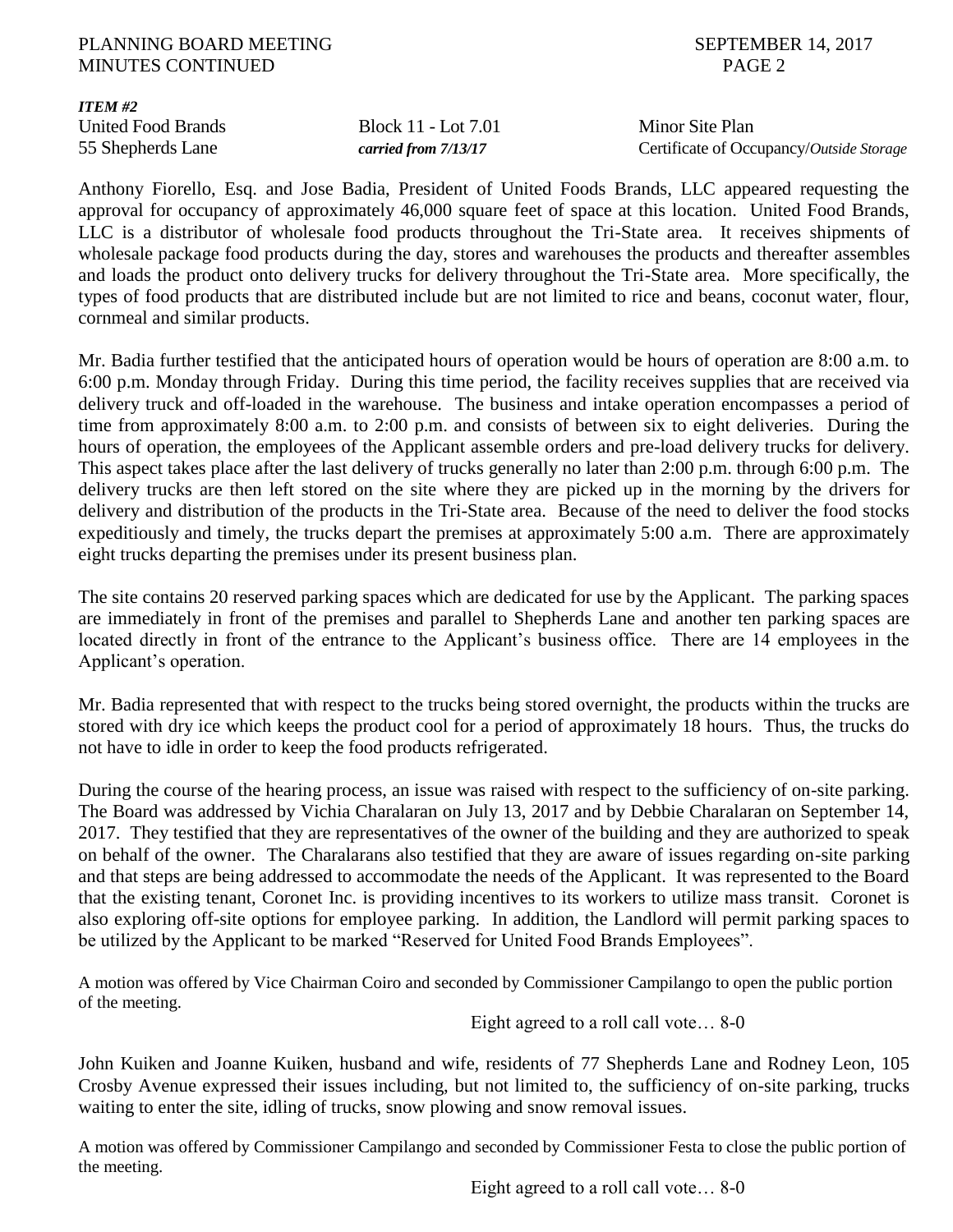After a lengthy discussion, the Planning Board determined that the Applicant seeks to operate a warehouse which will contain office space of approximately 3,000 square feet and approximately 43,000 square feet of warehouse space. Board Members accept the representations of the Applicant that the hours of operation will be Monday through Friday from 8:00 a.m. to 6:00 p.m. with the understanding that truck drivers will arrive onsite and depart the premises at approximately 5:00 a.m. in order to make their deliveries. The Board also accepts the representations of the Applicant that there will be twenty reserved parking spaces for use by the Applicant and that there are a total of approximately 14 employees for the business.

The Board is also satisfied that with the cooperation of the owner of the property, the sufficiency of on-site parking will be addressed. The Applicant will be allocated twenty reserved parking spaces. The Board is also satisfied that the owner of the property will work with the existing tenant, Coronet, to come to a solution whereby Coronet employees will either come to work via mass transit, car pool or Coronet will seek off-site parking for some of their employees. The Applicant will have overnight storage of product on the trucks during the week for next day delivery with the further understanding that the trucks that are loaded up on Friday afternoon will remain on-site until Monday morning when the drivers return to the site and pick up their trucks in order to make their deliveries.

A motion was offered by Commissioner Campilango and seconded by Commissioner Festa to approve the minor site plan as presented. This approval is subject to and contingent upon the following conditions and will be memorialized in a Resolution at a future date:

- 1. The construction of internal partitions, exits, entrances and fire safety devices are subject to and require the approval of the fire sub-code official, the fire inspector and the building inspector.
- 2. The applicant will supply the Chief of Police with an emergency contact list and will also obtain the approval of the Police Chief in regards to all alarms and security devices.
- 3. There will be no outside storage of equipment or materials with the exception of there being overnight storage of products on delivery trucks during the week for next day delivery and the trucks that are loaded on Friday afternoon will remain on-site until Monday morning when the drivers return to the site and pick up their trucks in order to make their deliveries.
- 4. The Applicant parking loaded delivery trucks in the area of the site near the QuickChek Shopping Center parking lot.
- 5. Landlord must report to the Board within sixty days of the memorialization of this Resolution that the existing tenant, Coronet Inc. has found additional parking off-site or the Landlord shall reduce the amount of on-site parking for Coronet to the amount of parking spaces set forth in the Lease Agreement. Seven agreed to a roll call vote… 7-1

|                 | Vice Chairman Coiro voted against      |                          |  |
|-----------------|----------------------------------------|--------------------------|--|
| ITEM #3         |                                        |                          |  |
| Dubai Auto      | Block 139 - Lot 1                      | Minor Site Plan          |  |
| 590 Union Blvd. | Office Use Only $-No$ vehicles on site | Certificate of Occupancy |  |

Edwin Ortiz appeared requesting the approval for occupancy of approximately 1,000 sq. ft of office space only to operate an automobile sales broker office at this location.

Chairman Hennion read a letter of intent into the record. The anticipated hours of operation are Monday through Friday from 9:00 a.m. to 10:00 p.m. and 9:00 a.m. to 6:00 p.m. on Saturday.

Mr. Ortiz testified as to the nature of the business. Mr. Ortiz represented that there will be no vehicles on site. The vehicles will be picked up at the automobile dealership. There will be one secretary and Mr. Ortiz as the only full time employees at the present time. Mr. Ortiz indicated that he intends to install a façade mounted sign on the front of the building. The proposed sign is three feet by four feet for a total of twelve sq. feet of sign area.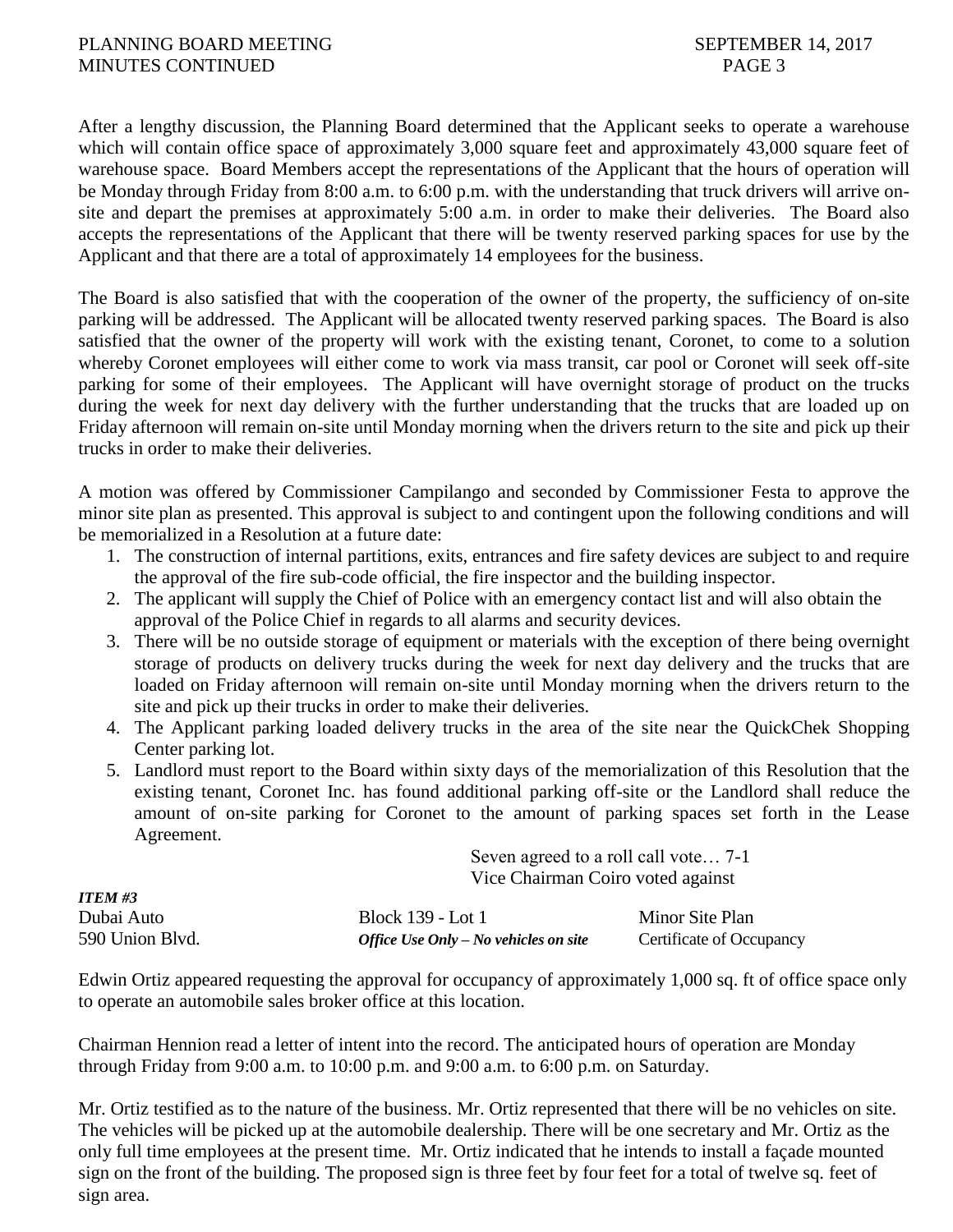Mr. Ortiz stipulated that the signage will comply with the Borough of Totowa Sign Ordinance with respect to the sign colors, which are limited to classic navy blue, hunter green, or burgundy.

A motion was offered by Commissioner Campilango and seconded by Commissioner Festa to approve the minor site plan as presented. This approval is subject to and contingent upon the following conditions and will be memorialized in a Resolution at a future date:

- 1. The construction of internal partitions, exits, entrances and fire safety devices are subject to and require the approval of the fire sub-code official, the fire inspector and the building inspector.
- 2. The applicant will supply the Chief of Police with an emergency contact list and will also obtain the approval of the Police Chief in regards to all alarms and security devices.
- 3. There will be no outside storage of equipment or materials.

Eight agreed to a roll call vote… 8-0

| <b>ITEM #4</b>   |                      |                          |
|------------------|----------------------|--------------------------|
| Devash Farm, LTD | Block 170.02 - Lot 9 | Minor Site Plan          |
| 111 Maltese      |                      | Certificate of Occupancy |

Darren J. Del Sardo, Esq., Attorney for the Applicant and Joel Laufer appeared requesting approval for occupancy of approximately 17,881 sq. ft. of space to operate a warehouse for the storage and distribution of dairy products, beverages and food products for off-site deliveries.

Chairman Hennion read a letter of intent into the record. The anticipated hours of operation will be seven days a week from 8:00 a.m. to 10:00 p.m. There are 30 parking spaces available for the employees.

Mr. Laufer testified as to the nature of the business. Mr. Laufer represented that there will be 20 employees on site. He further indicated that he intends o install a free-standing sign in accordance with the sign plan prepared by Vibrant Signs.

A motion was offered by Commissioner Campilango and seconded by Commissioner Festa to approve the minor site plan as presented. This approval is subject to and contingent upon the following conditions and will be memorialized in a Resolution at a future date:

- 1. The construction of internal partitions, exits, entrances and fire safety devices are subject to and require the approval of the fire sub-code official, the fire inspector and the building inspector.
- 2. The applicant will supply the Chief of Police with an emergency contact list and will also obtain the approval of the Police Chief in regards to all alarms and security devices.
- 3. There will be no outside storage of equipment or materials.

*ITEM #5*

Eight agreed to a roll call vote… 8-0

| 11 EM #3              |                         |                          |
|-----------------------|-------------------------|--------------------------|
| Gordon Desserts, Inc. | Block $166.03 -$ Lot 17 | Minor Site Plan          |
| D/B/A Mochidoki       |                         | Certificate of Occupancy |
| 60 Commerce Way       |                         |                          |

Jennifer M. Knarich, Esq, attorney for the applicant and Hugh Kang, CFO appeared requesting approval of approximately 7,062 sq. ft. to manufacture and distribute a type of frozen desert called Mochi Ice Cream.

Chairman Hennion read a letter of intent into the record. The anticipated hours of operation are Monday through Friday from 6:30am to 2:30pm. The Applicant has been allocated fifteen on- site parking spaces, of which five will be specifically assigned to the Applicant and ten will be unassigned. The Applicant intends to employ approximately 6-10 employees for labor and office personnel.

Mr. Kang testified to the nature of the business and explained the manufacturing process. Mochi Ice Cream is a handheld novelty frozen desert with ice cream inside and chewy rice flour dough outside. The Applicant will